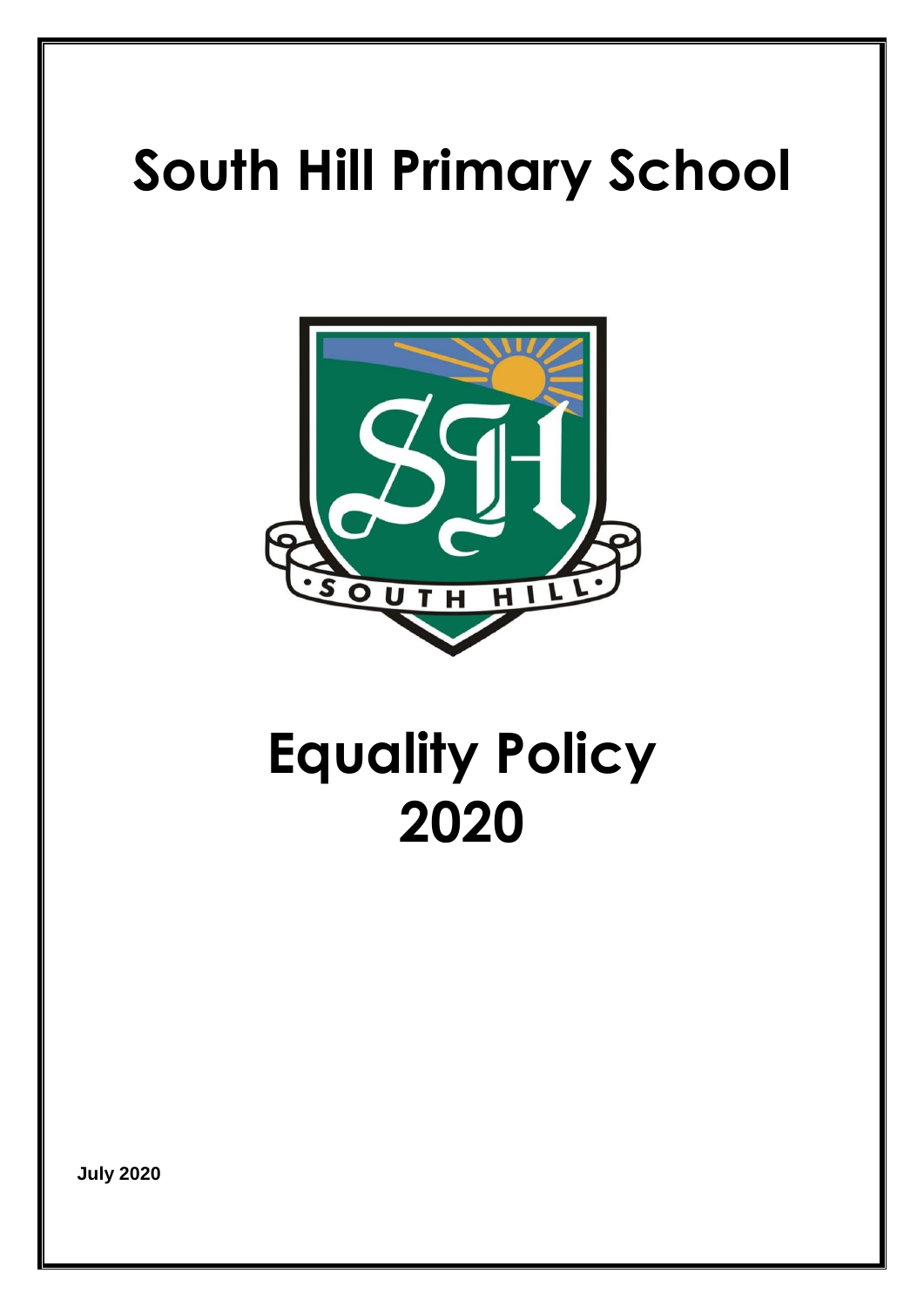#### **Background**

There are nine areas of possible discrimination:

- Disability
- Ethnicity and Race
- Gender (sex)
- Gender identity and reassignment
- Pregnancy, Maternity and Breastfeeding
- Religion and Belief
- Sexual Orientation
- Age
- Marriage and Civil Partnership

## **The Equality Act 2010**

The Equality Act 2010 was introduced to simplify strengthen and harmonise previous acts in order to help tackle discrimination and provide a legislative framework to protect the rights of individuals and advance equality of opportunity for all. **It tackles discrimination and disadvantage.**

The Act introduced a single **Public Sector Equality Duty (PSED)** which came into force in April 2011. It is sometimes referred to as the **'General Duty.'**

It is unlawful for a school to discriminate against a pupil or prospective pupil and in some limited circumstances, former pupils by treating them less favourably because of their sex, race, disability, religion or belief, gender reassignment, sexual orientation, pregnancy or maternity.

## **The General Duty**

Schools have a general duty to **promote equality** and certain **specific duties**. The equality duty consists of a general equality duty with three main aims **those subject to the equality duty must, in the exercise of their functions, have due regard to the need to:**

- a) **Eliminate discrimination**, harassment, victimisation and any other conduct that is prohibited by or under this Act.
- b) **Advance equality of opportunity** between persons who share a relevant protected characteristic and persons who do not share it
- c) **Foster good relations** between persons who share a relevant protected characteristic and persons who do not share it.

## **The three key terms in the public sector duty – "discrimination", "equality of opportunity" and "good relations."**

The underlying principle is that treating people equally does not necessarily involve treating them the same. The legislation requires that account should be taken of people's differing experiences, needs and histories, and of the differing challenges and barriers which they may face. It involves having due regard, in particular, to the need to:

- remove or minimize disadvantages suffered by persons who share a relevant protected characteristic.
- take steps to meet the needs of persons who share a relevant protected characteristic that are different from the needs of persons who do not share it.
- encourage persons who share a relevant protected characteristic to participate in public life or in any other activity in which participation by such persons is disproportionately low

The Act also explains that "having due regard to the need to foster good relations" involves, in particular, bearing in mind "the need to tackle prejudice and promote understanding". This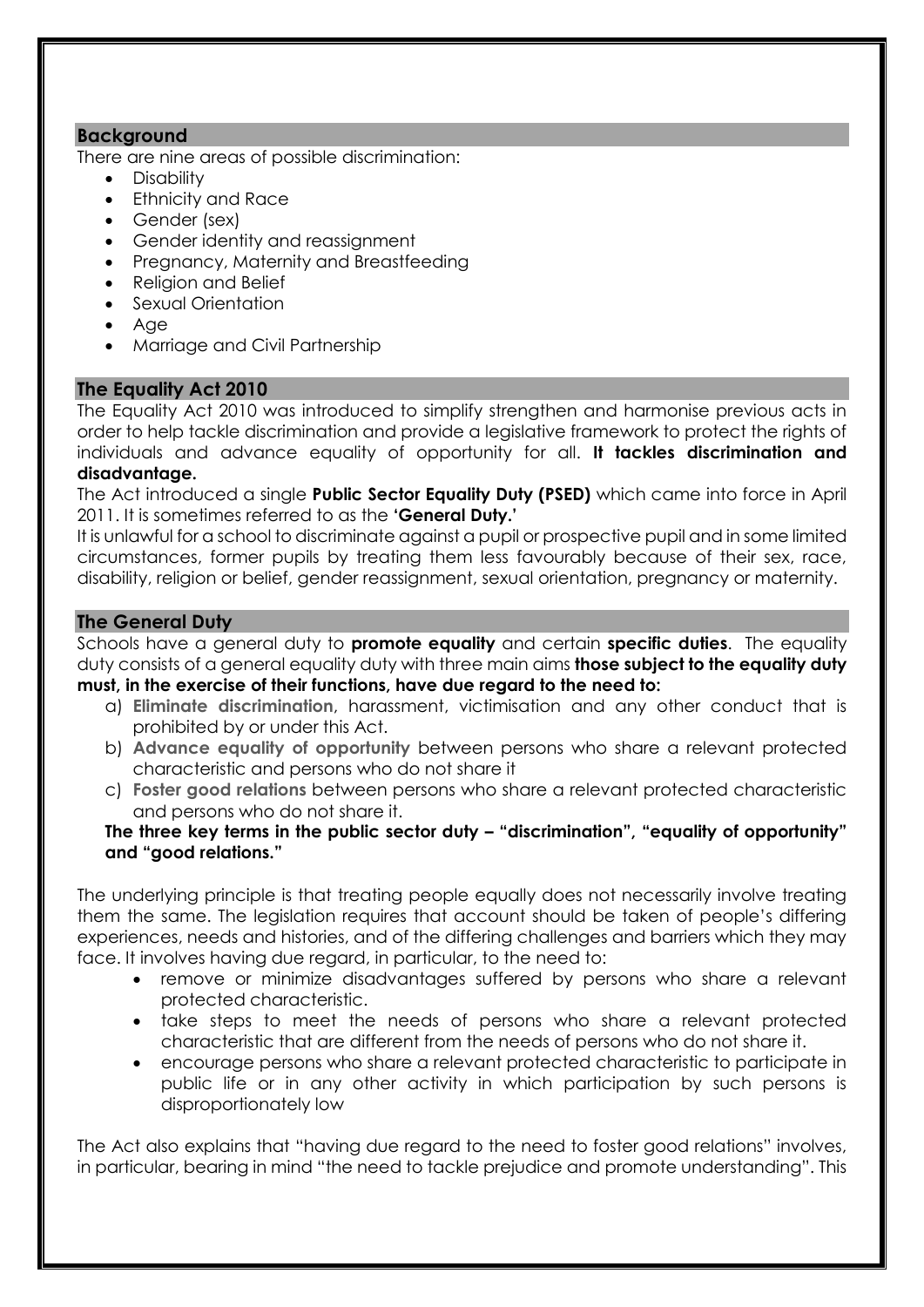clearly has implications for the curriculum and organisation of schools, and for the duty of schools to promote community cohesion.

#### **South Hill Primary School Context**

South Hill Primary School is a two form entry primary school. The admission number is 60. The school is situated in the heart of Hemel Hempstead, very close to a popular secondary school and the town centre. A new building has been built with 8 news classrooms and offices as the school moved to two form entry.

#### **School Values**

#### **Our Vision**

South Hill Primary school builds the leaders of tomorrow. It nurtures young people who are happy, resourceful, reflective, caring and resilient; who develop a lifelong love of learning and who celebrate diversity, collaboration and excellence in all aspects of our school community.

#### **Our Aim**

We aim to enable our pupils to develop skills and knowledge as independent learners in a cooperative environment in which everyone is valued as part of our school community. We aim to nurture confidence and resilience in all our pupils.

#### **Our Beliefs**

We believe that each person is of equal importance, we recognise their personal strengths and qualities and these are nurtured and celebrated.

#### **Partnership**

We value a partnership between school, parents and the community and understand the importance of teamwork and shared responsibility.

#### **The General Duty**

In accordance with our school values, we welcome the **statutory Equality Duty**. In compliance with the General Duty, South Hill Primary School has due regard for the need to, and works to:

- **Eliminate unlawful discrimination**
- **Eliminate harassment**
- **Promote equality**

By **unlawful discrimination** we mean treating one person less favourably than another on grounds of race, gender, disability, religion or belief, age or sexual orientation and the other protected characteristics. We understand that this could be done directly but that it could also occur indirectly. Indirect discrimination means that a particular policy or practice may impact more negatively on one group than on the other, or may favour one group to the disadvantage of the other.

By **harassment** we refer to behaviour or remarks based on a person's race, gender, disability, religion or belief, age or sexual orientation, perceived to be unpleasant, threatening, offensive or demeaning to the dignity and self-esteem of the recipient or subject. We see such behaviour as also damaging to the perpetrator. (*refer further: our school's Behaviour/Anti-Bullying policy)*

We will take steps to counteract the effects of any **past discrimination** in staff recruitment. Where we are uncertain whether there is a genuine occupational requirement for preference to be given to the employment of someone of a particular race, sex, disability, religion or belief, age or sexual orientation we will seek specialist advice.

We understand the three parts of the duty to be different, but that they should normally support each other. However, we are aware that achieving one may not lead to achieving all three.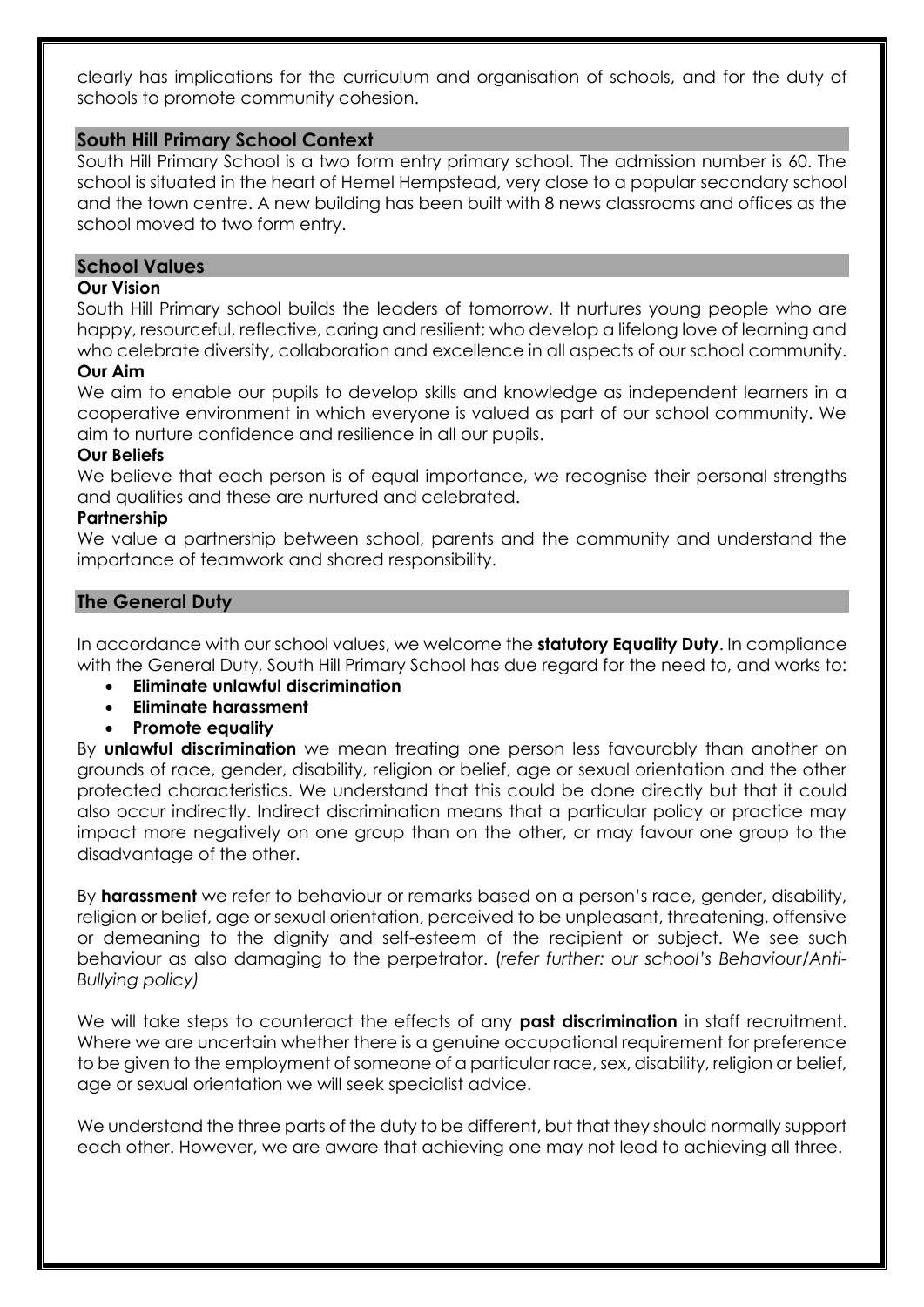#### **The Specific Duties**

We welcome the responsibility to think and act more strategically about **equality**. To meet the specific duties, and guided by the Equality Act. We have an **Equality Action Plan** which contains our current objectives. This is attached and forms an essential part of this document. We are working to develop our understanding of the major equality issues in our school's functions and services. In order to do this, we:

- Collect and analyse and publish school data and other equality relevant information, including data about our local area and information about their progress in achieving the three aims of equality legislation.
- Consult staff, pupils, parents and relevant local communities
- Review all our school policies and practices to assess the ways in which they might impact on equality
- Ensure governors, staff, pupils, parents and others in our school are accountable and understand their responsibilities with regard to preventing discrimination and harassment and promoting equality
- Assess and address the causes of any pay gap
- Publish and implement the Action Plan with our proposed objectives and actions. These targets will be specific and measurable.

We will:

- Set further objectives where necessary.
- Review and revise the Policy and Action Plan at least every four years.

#### **Responsibilities**

All governors, staff, volunteers, pupils and their families need to develop an appropriate understanding of, and act in accordance with, the school's Equality Policy and Action Plan. In addition,

**The school governors** are responsible for ensuring that the School prepares, publishes, implements, reports on and reviews an Equality Policy and Action Plan.

#### **The Headteacher works with the SLT** to ensure that

- the Policy and Action Plan are implemented
- staff recruitment, training opportunities and conditions promote equality
- all staff, pupils and their parents are consulted regarding, and are aware of the school's responsibilities to meet, the Equality Duty
- existing and planned policies are assessed for the ways in which they impact on equality
- curriculum planning, learning and teaching methods, classroom organisation and assessment procedures, behaviour management, school journeys and extended school activities take account of the need to promote equality
- incidents of bullying or harassment, based on race, sex, disability, religion or belief, age or sexual orientation are dealt with according to our Behaviour/Anti-Bullying policy
- visitors to the school, or those who use the premises, are aware of the Equality policy and action plan

**All staff** have a responsibility to deal with incidents of harassment or bullying; help eliminate unlawful discrimination; prepare and/or help deliver a curriculum, learning and teaching methods, classroom organisation and assessment procedures, behaviour management, school journeys and extended school activities (including work with parents) that take account of the need to eliminate unlawful discrimination and harassment and promote equality.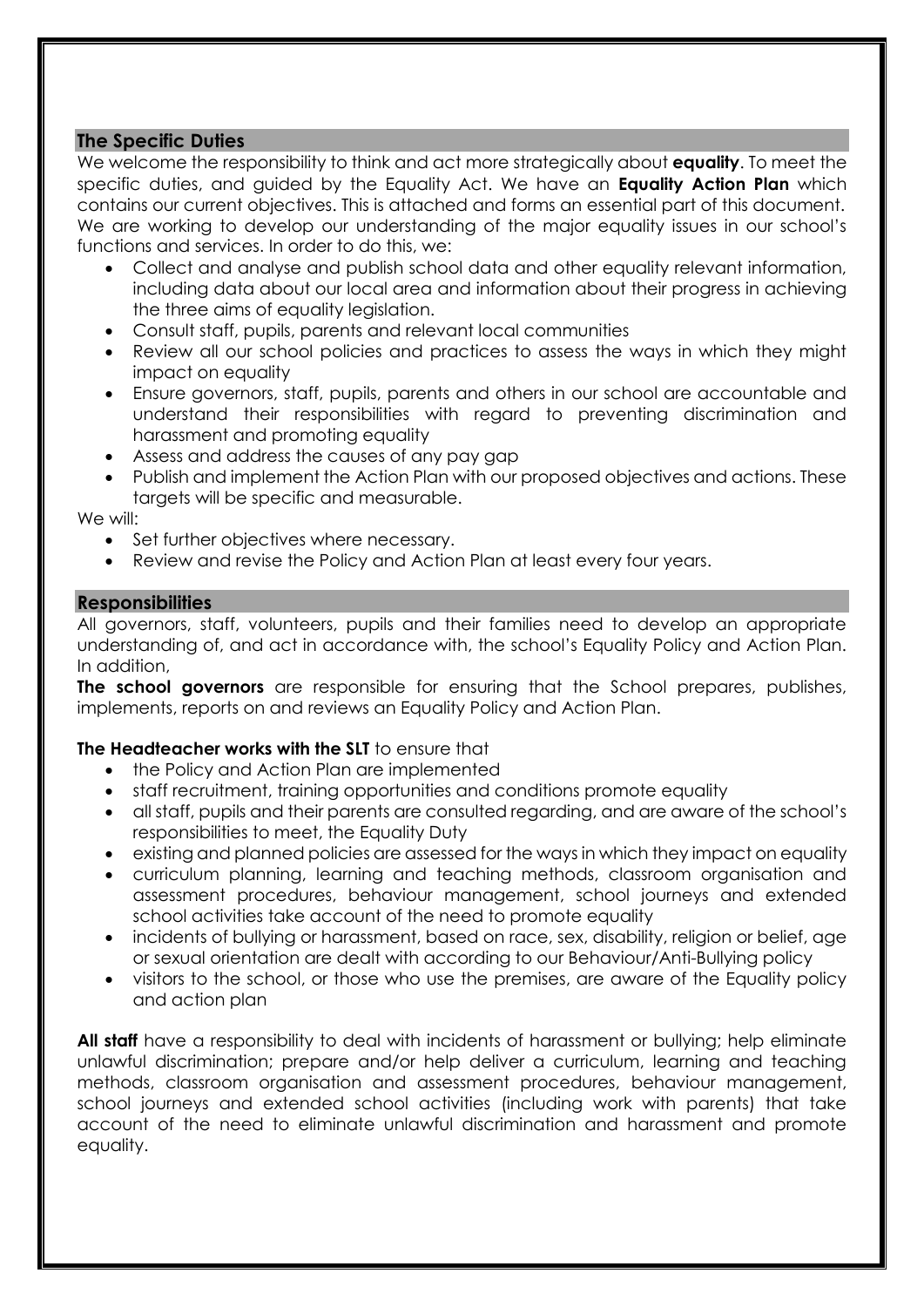**Pupils and parents** have a proportionate responsibility to understand and act in accordance with the policy, as do **visitors** to the school.

## **The Purpose of the Equality Action Plan**

Even having the legislation detailed above, there is still widespread discrimination and inequality in society. We believe that having this equality policy and action plan will:

- support us in our decision-making and policy development
- give us a clearer understanding of the needs of staff, pupils and their families
- enable us to provide better quality services which meet varied needs
- help us target our resources more effectively
- help promote increased confidence in our school
- make more effective use of our workforce

We recognise that many groups can suffer from stereotyping and that sometimes the same policies and practices can impact differently on men and women and boys and girls. We will make appropriate adjustments if this is found to be the case with any of our policies and practices.

We also recognise that girls and boys, and women and men, can experience different forms of discrimination depending on, among other things, their ethnicity, belief, sexual orientation, age or disability and we will take this complexity into consideration.

In these ways we will strive to improve the situation for, and the relationships between, men and women and boys and girls within our school and wider community.

#### **Breaches of the Equality Policy**

We understand that eliminating discrimination and harassment and promoting equality is in part an education function and a matter of cultural change. Where possible, breaches of the policy will be dealt with in a manner appropriate to the level of the breach, and with the intention of bringing about the relevant changes. More serious breaches of this policy will be dealt with in accordance with our school's anti-bullying and harassment procedures, and the disciplinary procedures for staff.

Where safeguarding issues come to the attention of the school these will be dealt with according to our child protection procedures.

## **Specific Areas**

#### **1. Gender**

We understand 'sex' to refer to the **biological** differences between males and females and 'gender' to refer to the wider **social** roles and responsibilities which structure our lives. By promoting gender equality our intention is to recognize and help overcome those lasting and embedded patterns of advantage and disadvantage which are based on socially ascribed gender stereotypes and assumptions.

We understand that in some circumstances it may be appropriate to treat girls and boys, and women and men differently, if that action is aimed at overcoming previous, current or possible future disadvantage.

It is unlawful to discriminate against someone on the grounds of being:

- Male or female
- Married or in a civil partnership
- Gender reassigned

The SDA makes it unlawful on grounds of gender to:

- Decide not to employ someone
- Dismiss them or make them redundant
- Refuse to provide them with training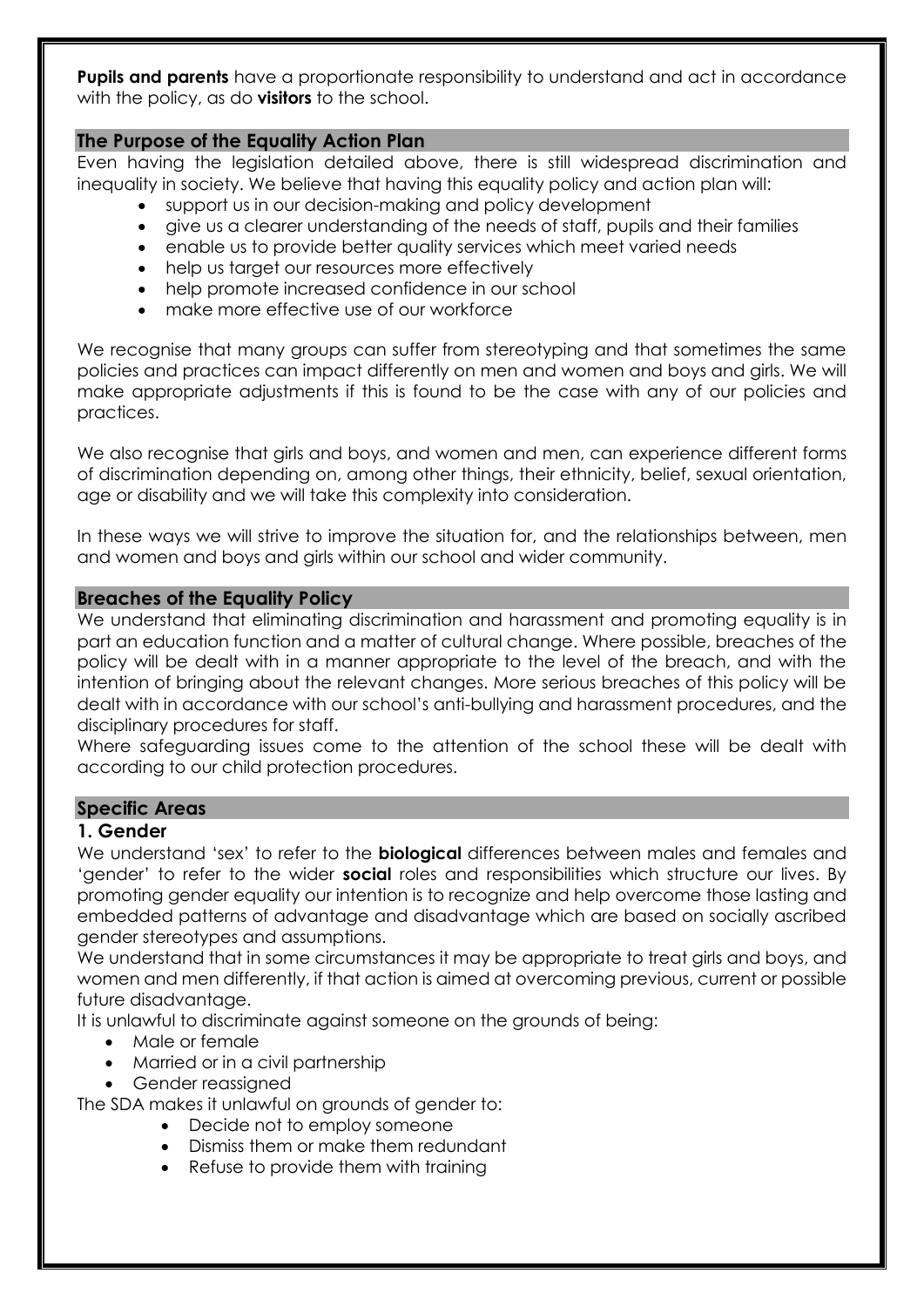- Deny them promotion
- Give them adverse terms or conditions
- Withhold fair and accurate reference

## **2. Age**

The regulations make it unlawful to discriminate, treat unfairly or harass workers, employees, job applicants and trainees because of their age, or the age that they appear to be. The regulations allow for a normal default retirement age of 65.

These regulations cover employees, contract workers, agency temps, casual workers, workexperience volunteers, peripatetic teachers and governors.

The school is also responsible for the behaviour of its staff towards an individual visiting or working on the school premises.

#### **Exemption**

Treating people differently because of their age is only permitted following objective justification or in exceptional circumstances.

i.e. economic, health, safety welfare or training requirements of the job contribute to a legitimate aim – this can outweigh the discrimination.

#### *NB*

*It is not sufficient or legal to employ NQTs because they are cheaper or balance the school age profile BUT welcoming applicants from NQTs for a job is sufficient and legal as long as the best person for the job is appointed – against clear criteria on the job specification.*

#### **3. Disability**

The DDA defines a person as having a disability if he or she has a physical or mental impairment which has an effect on his or her ability to carry out normal day-to-day activities. That effect must be:

- Substantial (more than minor or trivial)
- Adverse
- Long-term (it has lasted, or is likely to last, for at least a year or for the rest of the life of the person affected.)

The DDA also covers people who have cancer, MS, HIV/AIDS, who have had heart surgery, are on kidney dialysis, people with diabetes, stammer, dyslexia, mental health service users, and people with severe disfigurements and learning disabilities or difficulties.

Protection is not only extended to disabled people themselves, but also to those who are perceived to be disabled. The school is responsible for the behaviour of its staff towards any individual visiting or working on the school premises.

#### **4. Race**

At South Hill Primary School, we respect and value the linguistic, cultural and religious diversity which exists in the wider community. We are committed to challenging attitudes that promote racial discrimination, ensuring respect for all and preparing all pupils for life in a culturally diverse society. Our commitment to race equality will be demonstrated through:

- Fostering respect for all groups and individuals, except where to do so could promote racist behaviour or attitudes
- Promoting positive non-discriminatory behaviour
- Ensuring appropriate support for isolated individuals of different ethnic groups within the school
- Ensuring high expectations of all
- Ensuring representation of a wide range of heritages within our curriculum and school community
- Encouraging links with the wider community.

We recognise that it is the responsibility of every member of our school community to ensure that this ethos is actively and consistently reflected in our practice. We will systematically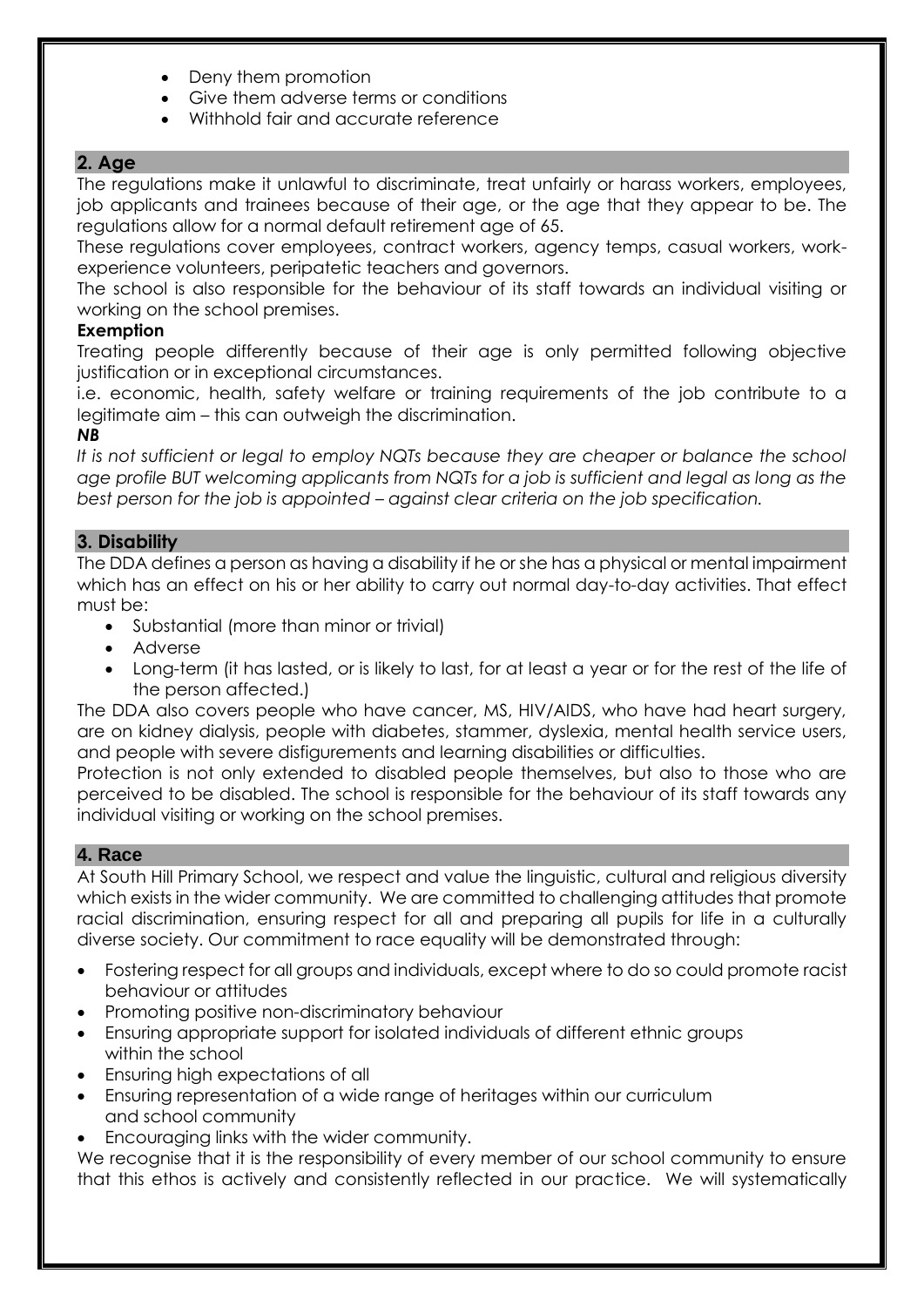assess, evaluate and constantly review the impact of our school policies and practice on the life, attitudes and achievement of all groups and individuals amongst our pupils and staff.

## **Implementation**

In the context of school self-evaluation, we will:

- Review and revise existing policy and practice to ensure that race equality is actively promoted across the school.
- Develop policy and practice to eliminate racial discrimination and harassment, including an active approach to countering bias and prejudice.
- Set targets for race equality (for example), addressing specific issues relevant to the school context in the School Improvement Plan (SIP).
- Monitor systematically provision and outcomes by ethnicity.
- Evaluate the effectiveness of the implementation of our race equality policy and procedures.
- Take steps to ensure staff is trained and confident in challenging racism and in promoting race equality, including the recognition of pupils' cultural heritage and language profile.

## **Monitoring Pupil Achievements**

We will collect group and individual data on attainment by ethnicity, based on the national population census ethnic categories, as used in Hertfordshire. We will analyse and assess this data in order to measure the school's performance, our effectiveness and to examine trends in progress and development. The results of such analyses will be used to plan positive changes, to address the challenges they present and to maintain and develop our successes. Other areas of the whole curriculum which may have an adverse impact on pupils' attainment will also be monitored.

These will include:

- Behaviour management (including exclusions)
- Racist incidents, racial harassment and bullying
- Curriculum, teaching and learning (including responses to diverse language and cultural needs)

## **Pupils' Attitudes, Values and Personal Development**

In the school we will:

- Enable our pupils and staff increasingly to develop a critical awareness of diversity and equality
- Enable our pupil and staff to be aware of the British Values which appear in our SMSC, PSHE and Curriculum policies.
- Enable our pupils and staff to have the confidence and skills to challenge instances of prejudice, intolerance and discrimination
- Equip our pupils and staff to understand that reason, logic and sensitivity have to underpin ways and means of resolving arguments and conflicts
- Ensure a willingness by pupils and staff to learn from different cultures, backgrounds, faiths and beliefs
- Recognise the importance of language to a person's sense of identity and belonging and consider pupils' language abilities as a teaching and learning resource and a strength
- Ensure that pupils have the opportunity to receive the support and guidance they need on an individual basis and take account of the personal and cultural needs specific to that individual
- Ensure that pupils have the skills to communicate effectively (including the ability to listen and discuss) and to defend their own opinions.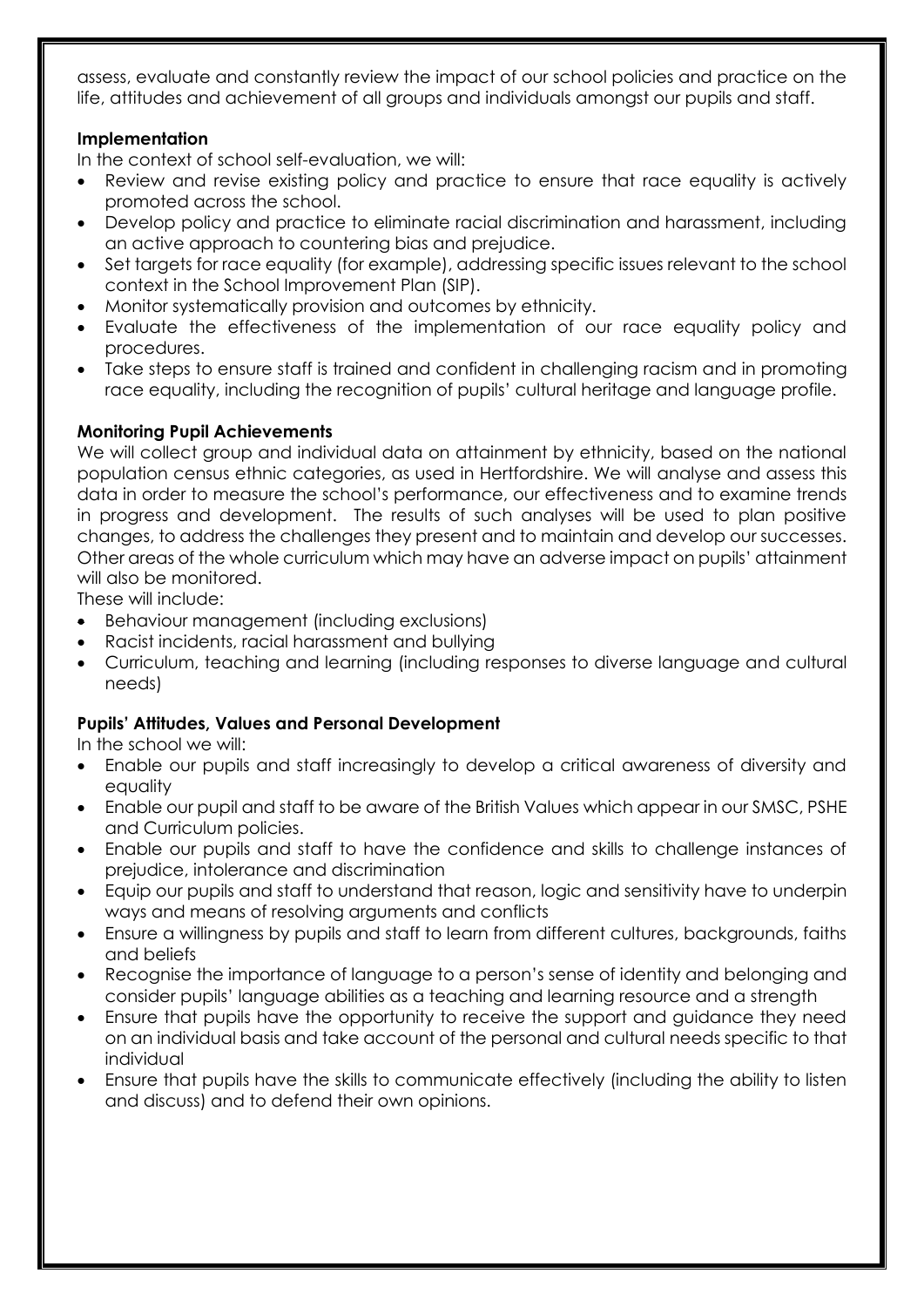## **Teaching and Learning**

The school will ensure that:

- Teaching methods and styles take full account of the needs of pupils' background experiences
- Access to optional subjects and out of school hours learning activities is fair and equitable across all ethnic groups
- Teaching methods encourage positive attitudes to difference, cultural diversity and race equality
- The diversity of cultures and backgrounds represented in the school is seen as a positive resource for teaching and learning
- All pupils are fully aware that staff have very high expectations of them and are continually challenged to reach higher standards
- A positive ethos of mutual respect and trust is fostered amongst pupils and staff, in which all members of the school community feel valued and safe
- Classrooms and other common spaces in the school, where work is displayed present positive and challenging images that are non-stereotypical and reflect the multi-ethnic, multilingual and multicultural society and world
- Learning is a collaborative and co-operative enterprise.

## **The Curriculum**

We recognise the challenge of expanding pupils' contacts and insights into cultural diversity. As such we actively seek to involve representatives of minority ethnic communities and diverse cultures and faiths in the school and across the curriculum. All teachers will ensure that curriculum content and resources and classroom environments present and value Britain as a culturally diverse society and develop pupils' understanding of the wider world. In presenting this diversity, all staff and volunteers will take care not to present different cultures in stereotyped ways. Please refer to our Curriculum Policy for more detail and how this refers to British Values. All teachers will develop the dimension of cultural diversity as appropriate to their subject and care responsibilities. Collectively the school curriculum will:

- Support the development of personal, social and cultural identities in all pupils
- Teach pupils respect and value for diversity
- Teach pupils the nature of cultural diversity in Britain and globally

## **Staff recruitment and retention**

The school recognises the value of diversity in the school staff and governing body and will ensure that its recruitment policy:

- does not discriminate against minority ethnic groups
- take appropriate action to seek staff and governors from a diversity of backgrounds.

Steps will be taken to ensure that cultural bias is removed from recruitment and selection processes and that all involved in recruitment and selection understand how to ensure race equality in the process.

A demonstrated commitment to race equality will be a criterion for the selection of all new staff.

The school will seek to ensure that diversity represented in the school staff and the governing body is valued, maintained and built on.

The school will provide data for DFE to enable them to monitor staff recruitment and retention by ethnicity.

## **Commitment**

Managers will actively promote race equality as a school priority ensuring high expectations of all and non-discriminatory behaviour. We believe that all pupils need to experience a school environment where cultural, linguistic and ethnic differences are respected and valued, and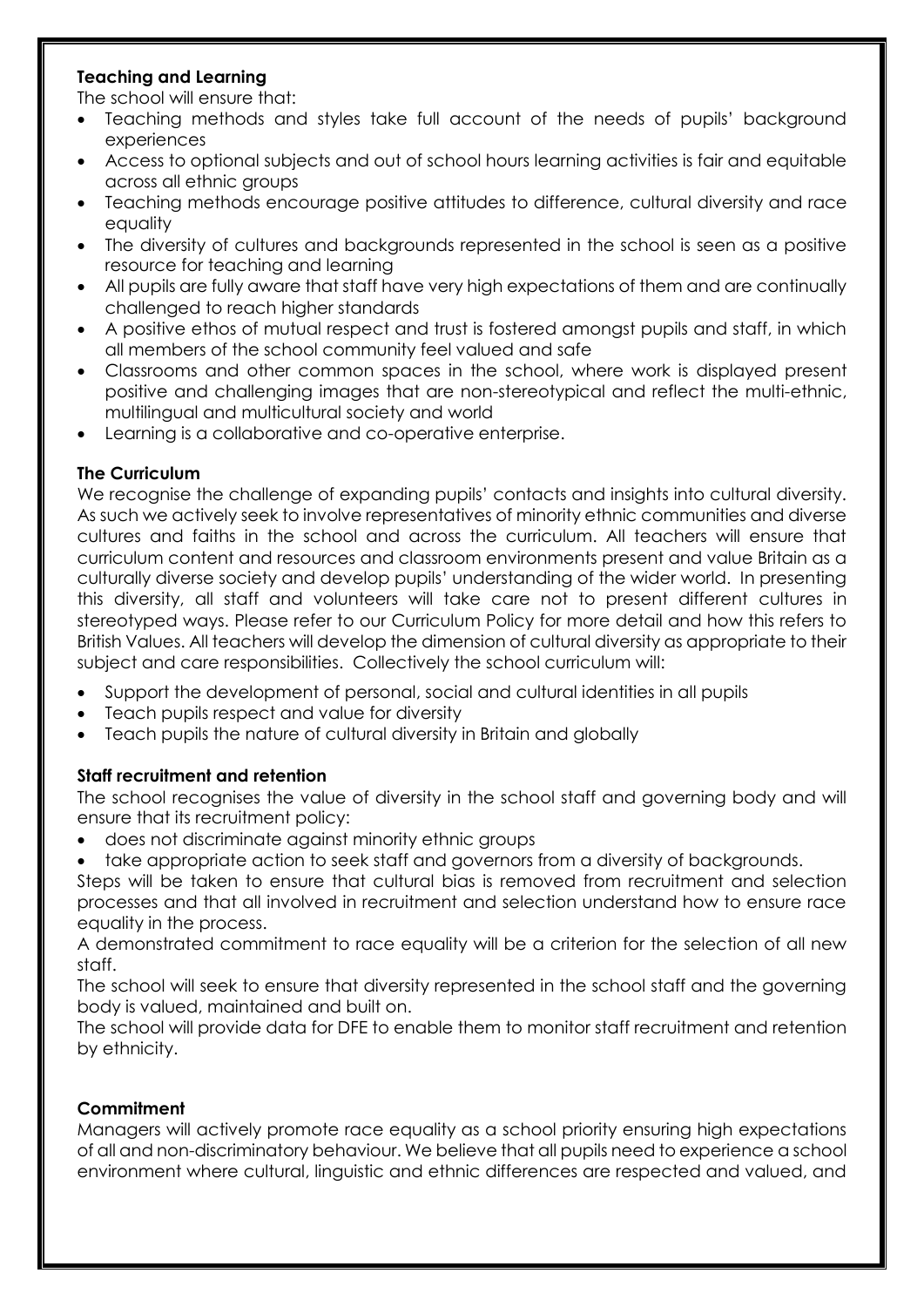the principles of equal opportunity are actively seen to be at work in the school's ethos and procedures.

To achieve this:

- All staff, governors, parents/carers and pupils will be actively involved in developing, implementing and evaluating the school race equality policy.
- All members of the school community will understand their role in supporting and implementing the policy. Pupils' engagement in this process will be as full as appropriate with a clear development programme to progressively maximise their contribution.
- The perspectives of minority groups and isolated pupils/families will be a matter of particular concern in this process.

## **Attendance, Exclusion and Behaviour**

- 1. The school recognises that attendance and exclusion rates for particular minority ethnic groups can be unequal. Attendance, exclusion rates and teachers' rewards/systems will be monitored for disparities across different ethnic groups. Strategies are employed in the school to reduce disaffection, encourage attendance and avoid exclusion.
- 2. Where the pattern of a pupil's undesirable behaviour is being monitored, the circumstances lead-up to that behaviour will be analysed in order to address any possible racial harassment and institutional racism.
- 3. We will monitor the exclusion of ethnic groups from both the classroom and the school and will address any discrepancies.
- 4. Understanding pupils' behaviour will include taking account of cultural and linguistic differences in self and emotional expression or dealing with conflict.
- 5. The school accepts the right of a parent to have an advocate when dealing with matters pertaining to race discrimination.
- 6. Reintegration strategies are culturally inclusive and responsive to pupils' ethnic and cultural background.
- 7. The school recognises the right of pupils to take time off for religious observance and action is taken to minimise any disruption to the education of pupils who are absent for religious observance and is at the discretion of the Headteachers.
- 8. Provision is made for pupils who are on leave for religious reasons.

## **Parents and the wider community**

Active steps will be taken to involve ethnic minority parents, including as appropriate: -

- 1. the use of translations especially for key documents (e.g. Home School Agreements), statements of special educational needs and school reports
- 2. the use of interpreters at parent's consultation evenings, annual reviews and preparation for transition.
- 3. active recruitment of such parents as classroom helpers, mentors and school governors.

The school seeks actively to work in partnership with local minority ethnic community organisations and where possible access the expertise, skills, knowledge and experiences of people from local minority ethnic communities. We will promote the community's access to school facilities.

## **5. Religion or Belief**

The Act makes it unlawful to discriminate, treat unfairly or harass workers, employees, job applicants and trainees on the grounds of the person's actual or perceived religion, religious belief or similar philosophical belief.